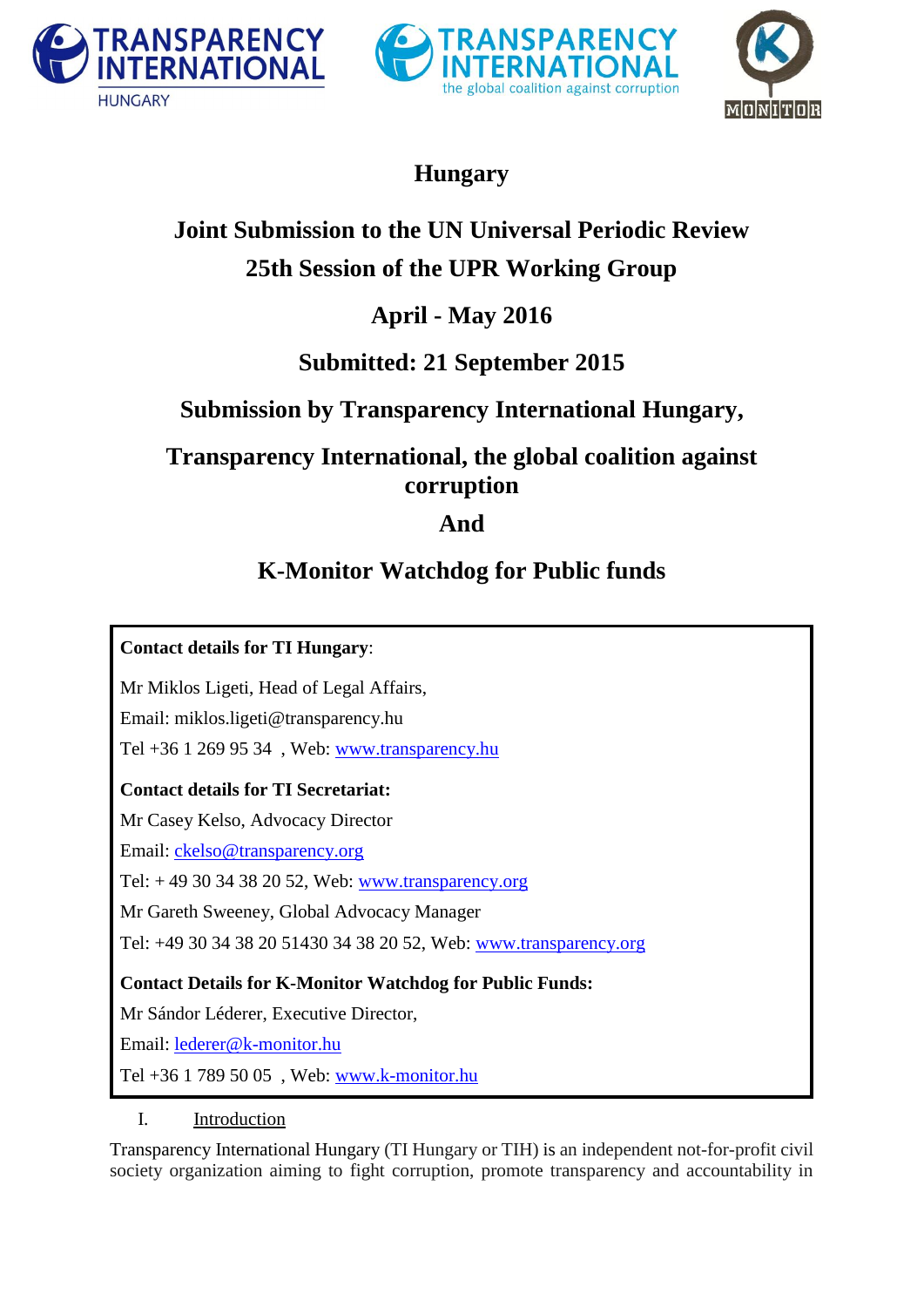public and private sector, and facilitate access to information of public interest, was incorporated under Hungarian law in October, 2006 as a foundation. TI Hungary has a wide range of activities to most effectively combat corruption that consists of research, monitoring of legislation, public awareness raising, advocacy, education, providing legal aid to victims of corruption and to whistleblowers.

Transparency International (TI) is the global civil society organisation leading the fight against corruption. Through more than 100 national chapters worldwide, and an international Secretariat in Berlin, Germany, TI raises awareness about the devastating impact of corruption and works with partners in government, the private sector and civil society to develop and implement effective measures to tackle it.

K-Monitor is a Budapest based anti-corruption NGO founded in 2007. K-Monitor strives against corruption and promotes the transparency of public spending in Hungary. The organization operates open data websites, conducts research and advocates for legal reform. K-Monitor believes that information technology can contribute to a more open, more transparent and more democratic way of governing. Therefore it develops databases and online tools by which public expenses become trackable, and decision makers can be hold accountable. K-Monitor is the Local Research Country Correspondent of the EC's Anit-Corruption Report.

## II. Executive summary

As a member of the European Union, Hungary has a democratic system whose institutions were originally established to respect the separation of powers and legal checks and balances. Even though institutionalized corruption has prevented democracy from developing, a political consensus existed for two decades that legislative, executive, and judicial powers need to be separated and the government needs to be controlled by independent institutions. The Fidesz – Hungarian Civic Union government, based on an overwhelming majority in Parliament resulting from successive landslide victories in national elections in 2010 and in 2014, broke this consensus and "re-engineered" the public arena to its own interests.

As a result, by 2015, the edifice of democratic checks and balances in Hungary has been disrupted and its institutional capacity to build equilibrium and pluralism in public life has been weakened. The governing Fidesz party has constructed a de-facto 'upper house' of government via appointing its own loyalists with often questionable professional careers but with an apparent political bias to key public institutions, thus thwarting the appropriate checks and balances required for good governance.

In the view of TIH, TI and K-Minotor the steps taken by the government have steered the country in the direction of a managed democracy, where the economy appears dominated by cronyism and state capitalism, and there is risk that political influence over independent institutions, business and civil society may be exercised. Hungary's current situation can be described as a special form of 'state capture', characterised by the opaque symbiosis between an extensive and expansive government and powerful business groups, whose will may easily out compete public interest.

A number of examples indicates the government's intention to grant privileges to certain economic actors by legal means, e.g. the nationalisation and subsequent redistribution of tobacco retail concessions, or the same process in the financial sector, where savings cooperatives where first nationalized by law and then re-privatized to an entrepreneur close to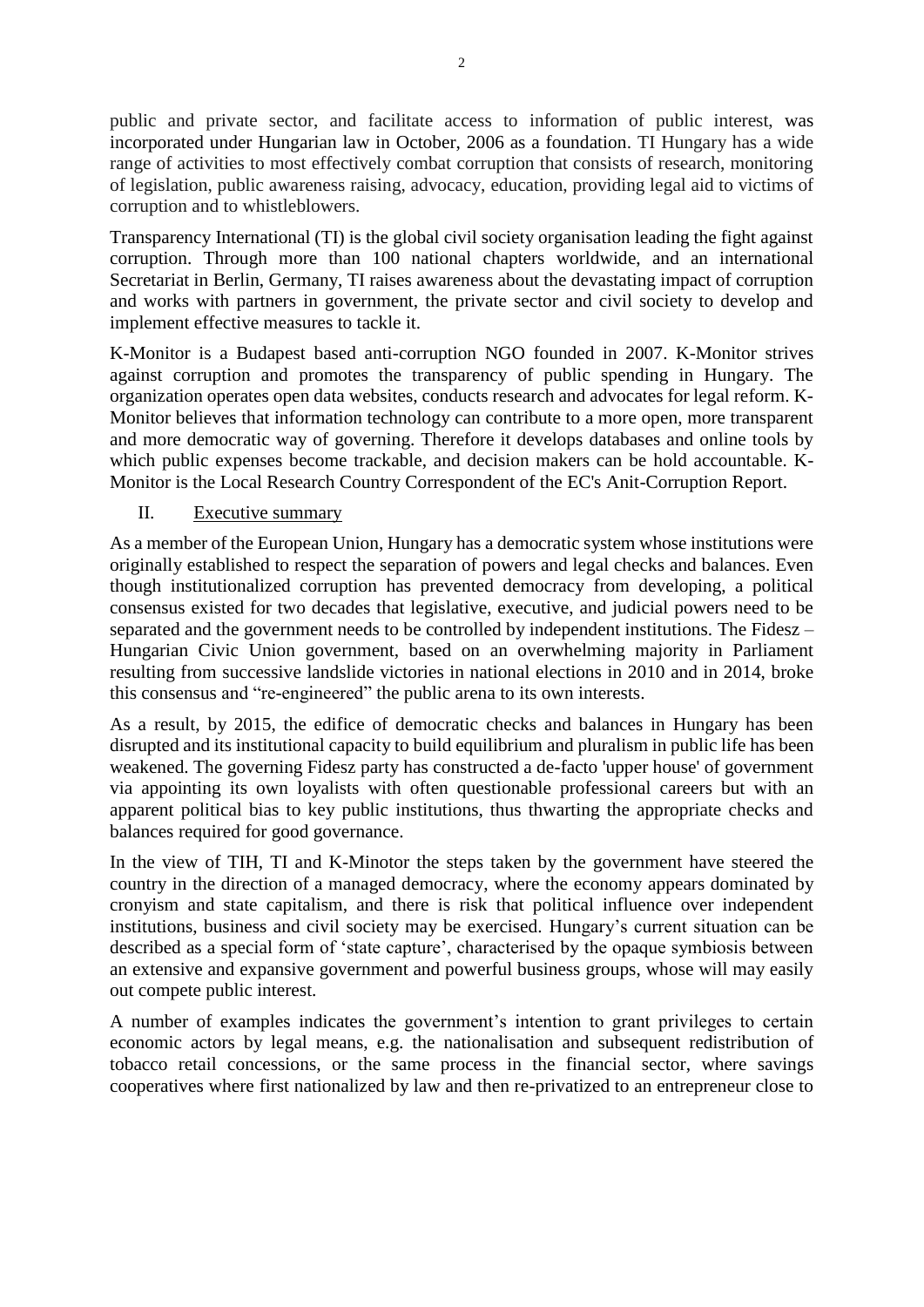the government. In these cases the regulations have been tailor-made, hurting market incumbents and favouring new players with tighter or looser links to the government.<sup>1</sup>

In the conclusion of TIH, TI and K-Monitor, Hungary's current practice of governance places into doubt whether the fundamental rights as enshrined in the International Covenant on Civil and Political Rights (ICCPR) and in the Universal Declaration of Human Rights (UDHR) are adequately being protected to ensure their enjoyment in their entirety in the country.

## III. Hungary's state of play of democracy: disrupting checks and balances<sup>2</sup>

The Fidesz-led government, in office since 2010, has systematically eliminated the autonomy of many state institutions designed to control the power of the government's executive branch by "packing" them with questionable government appointees, some of whom have previously been members of the governing party's parliamentary group. This has happened in the case of, among others, the Constitutional Court, the judicial administration, the prosecution service, the Court of Auditors, the Media Board, the Economic Completion Office, the National Bank of Hungary, the National Election Committee, and the country's system of ombudspersons. In case of the Supreme Court, now called the Curia, and the former Data Protection and Freedom of Information Parliamentary Ombudsman, the government prematurely ended the term of office of these authorities' leaders and replaced them with its own appointees.

This chapter gives a short summary hereunder of how the Hungarian government's steps have undermined the independence and autonomy of three of the aforementioned authorities, the Constitutional Court, the judicial administration, and the prosecution service, placing into doubt whether these institutions have the political independence to provide a proper check and balance on the actions of the government as a whole, and, in the first place, on the executive branch of government. This paper also highlights, where the Hungarian government fails to uphold its international obligations to protect human rights, more specifically, the right to freedom of expression as enshrined in Article 19 (1) of the ICCPR, the right to freedom of peaceful assembly and association, as enshrined in Article 22 (1) of the ICCPR, and the right to a fair and public hearing by an independent and impartial tribunal established by law, as enshrined in Article 14 of the ICCPR.

## 1. Rewriting the Constitution, restricting the jurisdiction of the Constitutional Court

The government's determination to weaken the capacity of independent institutions entailed an instrumental approach towards legal norms, including the country's Constitution. Between the takeover by the Fidesz government in 2010 and the entry into force of the new constitution, called Fundamental Law, in 2012, Hungary's old Constitution had been amended 12 times, while the country's newly adopted Fundamental Law, though promised to a long lasting, modern constitution, has been amended five times since it came into force. These constitutional changes have always lacked any proper *ex ante* consultation and the Fundamental Law itself was prepared clandestinely, without any prior public debate. The Council of Europe's Venice Commission concluded in its opinion on the Fourth Amendment to the Fundamental Law that

*and* also the Fact Sheets jointly accomplished by Hungarian Civil Liberties Union, the Hungarian Helsinki Committee, Eötvös Károly Policy Institute and TI-Hungary to serve as background documentation at th[e OSCE Human Dimension](http://www.osce.org/odihr/hdim_2014)  [Implementation Meeting,](http://www.osce.org/odihr/hdim_2014) held in Warsaw, September 22, 2014:

[http://transparency.hu/uploads/docs/Hungary\\_fact\\_sheets\\_20140921.pdf](http://transparency.hu/uploads/docs/Hungary_fact_sheets_20140921.pdf)

**<sup>.</sup>** <sup>1</sup> Transparency International Hungary's comprehensive assessment of the Hungarian lobby landscape 'Lifting the lid on lobbying: National Report of Hungary' gives a detailed explanation of how the phenomena of cronyism and favouritism evolve in the country. See, in English[: http://transparency.hu/uploads/docs/lobbi2014\\_web\\_eng.pdf](http://transparency.hu/uploads/docs/lobbi2014_web_eng.pdf)

<sup>&</sup>lt;sup>2</sup> For a detailed analyses of the Hungarian government's worrisome manoeuvres to systemically weaken democratic checks and balances, see TI Hungary's parallel report attached to Hungary's Self-Assessment Survey on the United Nations Convention against Corruption. TI Hungary's report is available here: [http://transparency.hu/uploads/docs/Civil\\_society\\_review\\_report.pdf](http://transparency.hu/uploads/docs/Civil_society_review_report.pdf)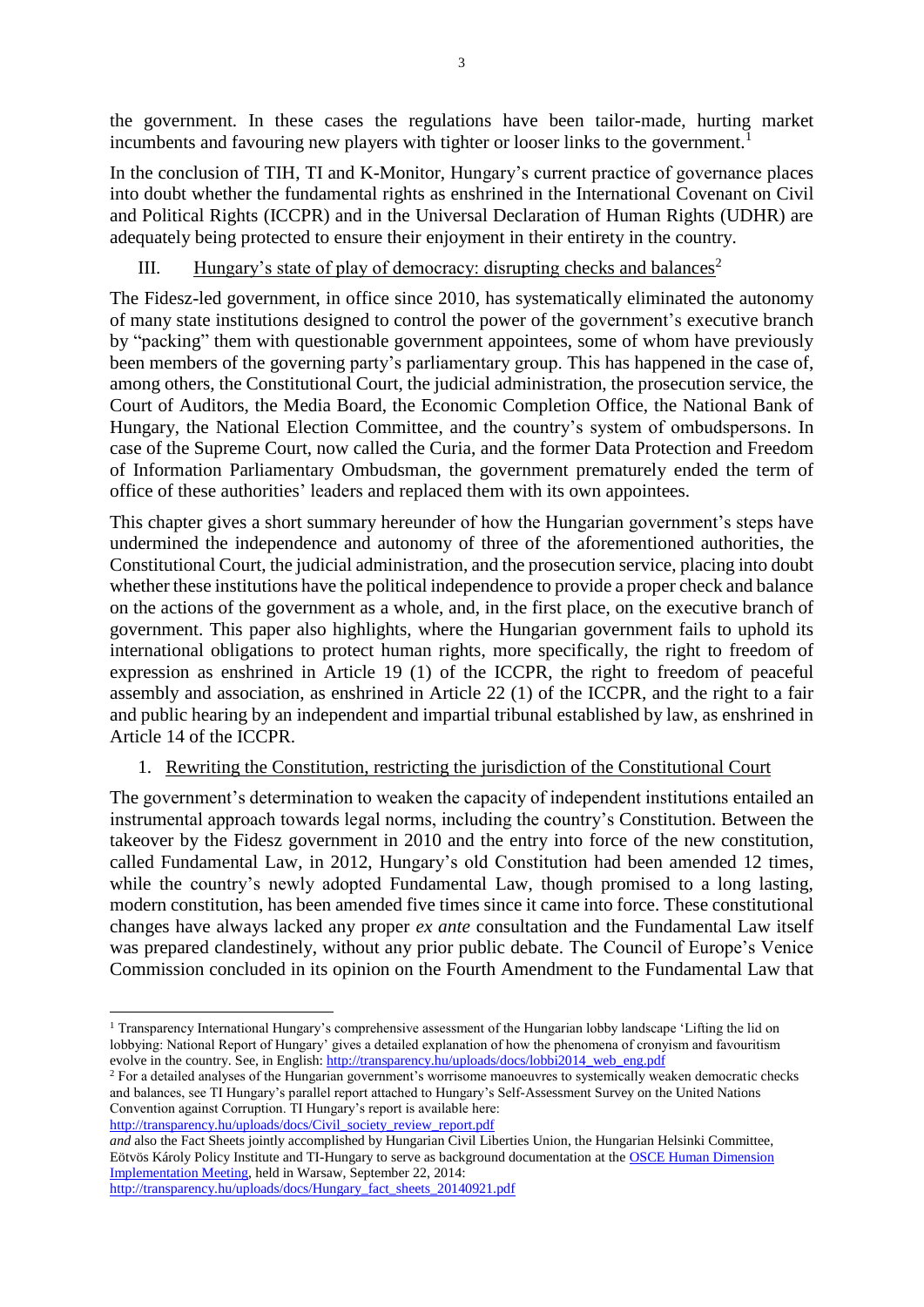frequent constitutional amendments "are a worrying sign of an instrumental attitude towards the constitution." 3

The government, based on its super-majority in Parliament, has undermined the Constitutional Court's (CC) capacity to control legislature.<sup>4</sup> On the one hand, the Government has lifted ordinary legal provisions, which had been previously found unconstitutional and were annulled by the CC, to the constitutional level to prevent further CC rulings. On the other hand, the Fundamental Law restricted the CC's power relative to legislation on the central budget, taxes, and pension and health care contributions. Moreover, the Fundamental Law declared void the CC's decisions adopted prior to the Fundamental Law, thus calling the validity of 20 years' constitutional adjudication into question. All but two of  $14$  acting CC justices<sup>5</sup> have been elected by the current government's Parliamentary majority, as a result of which the CC has been packed with politically partisan appointees, whose professional background is often questionable. This process has been topped by setting out that CC justices' mandate shall not terminate by the age of 70 years, which means that they shall remain in their seats until the end of their 12-year term.

The consequence of the packing of the CC is demonstrated by the fact that it upheld tailor made legislations, which had been adopted in an endeavour to promote government cronies' economic interests. Even though both the nationalisation and subsequent redistribution of tobacco retail concessions, and the reshaping of the financial sector by the nationalisation and the posterior corporatisation of savings cooperatives have been achieved by the deprivation of existing ownership rights of incumbents, the CC found<sup>6</sup> that these restrictions of proprietary rights were in conformity with the Fundamental Law. In the judgment of TIH, TI and K-Monitor, this means, that the sanctity of property is not always adequately protected in the country.

The CC's jurisdiction is not limited to the abstract supervision of legal norms, but it makes rulings on appeals in individual litigations as a judicial forum of last resort, where litigants may turn with constitutional complaints. Restricting the CC's jurisdiction, and in the first place, packing of the CC with questionable appointees thus puts at risk the enforceability of persons' entitlement to a fair and public hearing by a competent, independent and impartial tribunal established by law, as enshrined in Article 14 of the ICCPR, as it undermines one of the institutional safeguards designed to protect this fundamental right.

### **Recommendation: States should call upon Hungary to**

- *(i)* **repeal the Fourth Amendment to the Fundamental law, which declared void the CC's decisions adopted prior to the Fundamental Law**;
- *(ii)* **decrease CC justices' age limit to 70 years**.

<sup>4</sup> For the related criticism of the Venice Commission, see: *Opinion on the Fourth Amendment to the Fundamental Law of Hungary*, CDL-AD(2013)012, Strasbourg, Council of Europe, 17 June 2013, [www.venice.coe.int/webforms/documents/?pdf=CDL-AD%282013%29012-e.](http://www.venice.coe.int/webforms/documents/?pdf=CDL-AD%282013%29012-e)

<sup>6</sup> See, in Hungarian, the CC's decisions No. 3192 of 2014

**.** 

<sup>3</sup> For the related criticism of the Venice Commission, see: *Opinion on the Fourth Amendment to the Fundamental Law of Hungary*, CDL-AD(2013)012, Strasbourg, Council of Europe, 17 June 2013, [www.venice.coe.int/webforms/documents/?pdf=CDL-AD%282013%29012-e.](http://www.venice.coe.int/webforms/documents/?pdf=CDL-AD%282013%29012-e) 

 $<sup>5</sup>$  The number of CC justices established by law is 15, but one of the CC justice position has been in vacancy since September</sup> 2014, when former CC justice Péter Kovács's mandate expired.

[<sup>\(</sup>http://public.mkab.hu/dev/dontesek.nsf/0/CA19F68E1E13F17AC1257CDA00587911?OpenDocument\)](http://public.mkab.hu/dev/dontesek.nsf/0/CA19F68E1E13F17AC1257CDA00587911?OpenDocument) and 3194 of 2014 [\(http://public.mkab.hu/dev/dontesek.nsf/0/A3FED588AED2CD7FC1257BBF001BAD97?OpenDocument\)](http://public.mkab.hu/dev/dontesek.nsf/0/A3FED588AED2CD7FC1257BBF001BAD97?OpenDocument).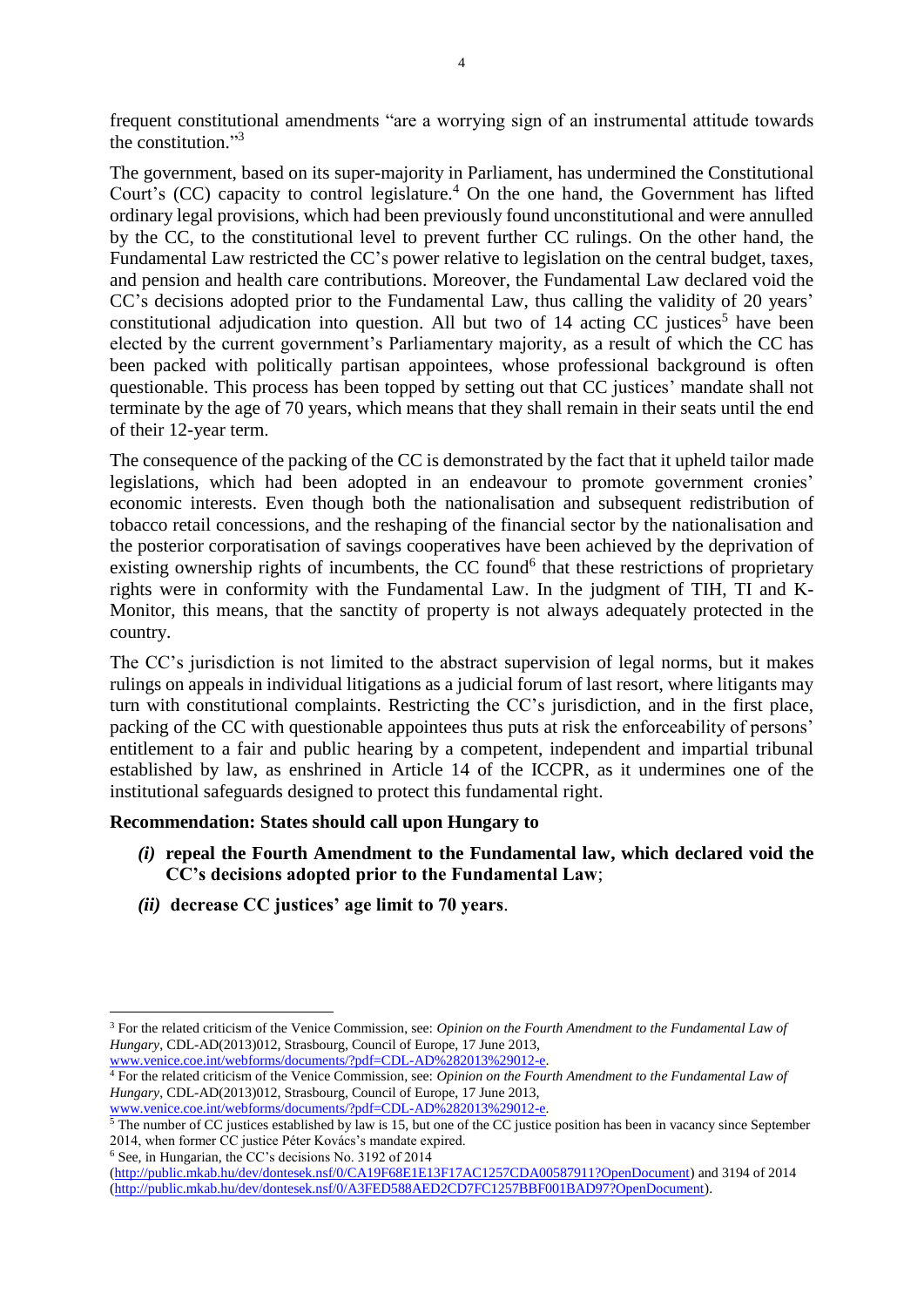### 2. Threatening the independence of the judicial system

As a result of the government's steps, the independence and the autonomy of the judiciary are also at risk.<sup>7</sup> Newly adopted laws re-regulated the judicial administration and established the National Judicial Office (NJO) for the administration of law courts. This re-regulation served also as a ground for the early termination of the mandate of the then-President of the Supreme Court.<sup>8</sup> In its decision on this matter issued in May 2014 the European Court of Human Rights<sup>9</sup> found that the premature termination of the President's mandate had violated the right of access to a tribunal because it could not be challenged.

The President of the NJO now exercises extensive powers over the court system, which used to include the right to distribute caseload and apportion cases to different courts upon its own decision. The Venice Commission found that the transferring of individual cases, as the law failed to exclude that this might be based on arbitrary or politically motivated considerations, was a positive violation of the right to a lawful judgement and thus clearly contradicted the fair trial principle.<sup>10</sup> The Hungarian  $CC<sup>11</sup>$  also ruled that these legal provisions were unconstitutional. The possibility of transferring cases was abolished in 2013.

The President of the NJO plays also a decisive role in the appointment of judges, even though the consent of the National Judicial Council, a self-governing body of elected judges, is also required to appoint a judge. However, the President of the NJO may cancel the application procedure and call for a new one.<sup>12</sup>

Parallel to the redesigning of the judicial administration, the Fundamental Law lowered the mandatory retirement age of judges from 70 to 62 years. This provision made it possible for the government to replace almost the entire leadership of the judiciary in 2012, as a significant number of senior judges and members of law court's leadership were dismissed. The Court of Justice of the European Union delivered a judgment on the matter,  $13$  concluding that Hungary has failed to fulfil its obligations under Council Directive 2000/78/EC.<sup>14</sup>

It should be noted that law courts' performance has so far not reflected these institutional changes and bottlenecks. According to the World Economic Forum (WEF), a reputed international think tank to assess competitiveness including institutional factors<sup>15</sup> in line with

The European Parliament's Tavares report upheld these critics, see:

 $\overline{\phantom{a}}$ 

<http://www.venice.coe.int/webforms/documents/default.aspx?pdffile=CDL-AD%282012%29001-e> <sup>11</sup> The Constitutional Court's decision No. 36 of 2013. see:

<http://public.mkab.hu/dev/dontesek.nsf/0/C89E70BD4E261A16C1257ADA00524D2F?OpenDocument> (downloaded on September 1, 2015)

<sup>14</sup> Equal treatment in employment and occupation

<sup>7</sup> For further information, see the respective opinions of the Venice Commission:

*Opinion on Act CLXII of 2011 on the Legal Status and Remuneration of Judges and Act CLXI of 2011 on the Organisation and Administration of Courts of Hungary,* Strasbourg, 19 March 2012[, www.venice.coe.int/docs/2012/CDL-](http://www.venice.coe.int/docs/2012/CDL-AD%282012%29001-e.pdf)[AD%282012%29001-e.pdf;](http://www.venice.coe.int/docs/2012/CDL-AD%282012%29001-e.pdf)

*Opinion on the cardinal acts on the judiciary that were amended following the adoption of Opinion CDL-AD(2012)001 on Hungary*, CDL-AD(2012)020, Strasbourg, 15 October 2012, [www.venice.coe.int/docs/2012/CDL-AD%282012%29020](http://www.venice.coe.int/docs/2012/CDL-AD%282012%29020-e.pdf) [e.pdf](http://www.venice.coe.int/docs/2012/CDL-AD%282012%29020-e.pdf)

 $\overline{\text{B}}$  This move has provoked harsh critics on the Council of Europe's behalf, which it voiced in Resolution 1941 (2013), para 12.4.1, see:<http://assembly.coe.int/nw/xml/XRef/X2H-Xref-ViewPDF.asp?FileID=19933&lang=en>

[http://www.europarl.europa.eu/sides/getDoc.do?type=TA&reference=P7-TA-2013-0315&language=EN&ring=A7-2013-](http://www.europarl.europa.eu/sides/getDoc.do?type=TA&reference=P7-TA-2013-0315&language=EN&ring=A7-2013-0229) [0229](http://www.europarl.europa.eu/sides/getDoc.do?type=TA&reference=P7-TA-2013-0315&language=EN&ring=A7-2013-0229)

<sup>9</sup> *Case Baka v. Hungary, Application no. 20261/12*

<sup>&</sup>lt;sup>10</sup> The Council of Europe's Venice Commission in its Opinion 663/2012 on *Opinion on Act CLXII of 2011* on the Legal *Status and Remuneration of Judges and Act CLXI of 2011 on the Organisation and Administration of Courts of Hungary,*  CDL-AD(2012)001, Strasbourg, 19 March 2012, para 91, see:

<sup>&</sup>lt;sup>12</sup> Act CLXII of 2011 on the legal status and remuneration of judges, § 17-18

<sup>13</sup> See: Case *C-286/12* (*Commission v Hungary,*) Respective lower level legal provisions were also found unconstitutional by the Constitutional Court in Hungary in July 2012,

<sup>&</sup>lt;sup>15</sup> According to the 2014 WEF report, in the category of "judicial independence" Hungary was on the 56<sup>th</sup> place

<sup>(</sup>http://reports.weforum.org/global-competitiveness-report-2014-2015/rankings/#indicatorId=GCI.A.01), which showed better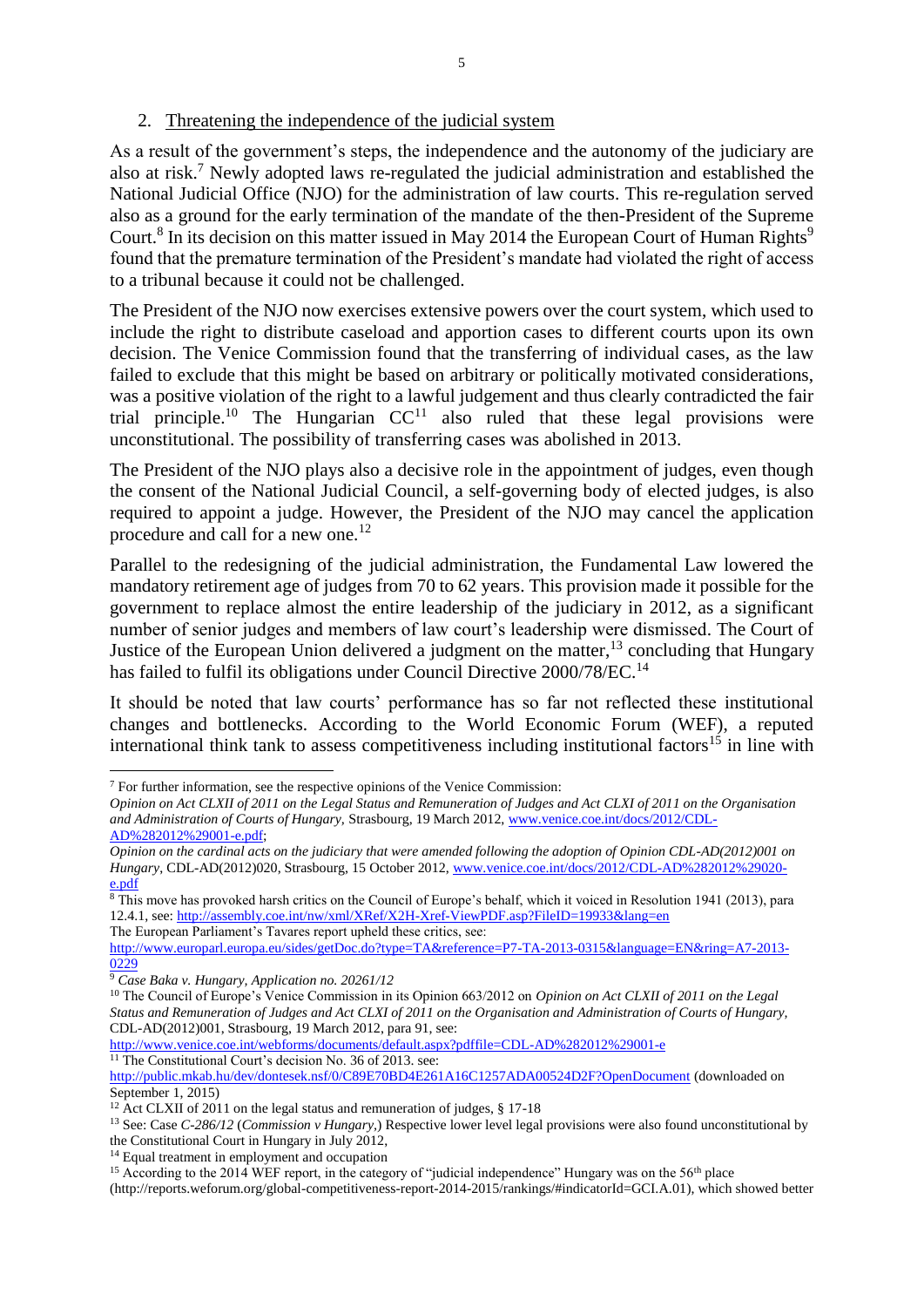other relevant academic assessments<sup>16</sup> and also TI Hungary's opinion, law courts have preserved their independence to a significant extent, or, at least, no systemic evidence has been found which would indicate any judicial bias in favour of the governing Fidesz party. Nevertheless, the government's changes put at risk the independence and the autonomy of the judiciary.

## **Recommendation: States should call upon Hungary to**

- *(i)* **repeal legal provisions that entitle the President of the NJO to cancel the application procedure of judges**;
- *(ii)* **increase law court justices' age limit to 70 years**.
- 3. Potential to unduly influence the prosecution service

In Hungary, the prosecution service, an autonomous institution, forms part of the judicial administration. The Prosecutor General (PG), elected for nine years by a two-thirds majority vote of the Parliament, exercises a great deal of influence over the prosecution service and individual prosecutors. The PG may instruct prosecutors, and reserves the right to take over any case from any prosecutor or to reassign cases to other prosecutors at any stage of the procedure without giving any reason.<sup>17</sup> This very wide and unchecked discretion to reassign cases and to instruct subordinate prosecutors puts the right to fair procedure at risk. Moreover, there is no independent forum where a decision by the prosecutor not to bring a case to court can be challenged. This means that decisions regarding appeals against dismissals or the termination of an investigation remain within the prosecution service.<sup>18</sup> The possibility that the PG may unaccountably prevent law courts from adjudicating criminal cases by omitting to bring charges place the right to a fair and public hearing by a competent, independent and impartial tribunal established by law, as enshrined in Article 14 of the ICCPR and Articles 8 and 10 UDHR.

As every prosecutor is obliged by law to fully adhere to the line of command headed by the PG, the will of the latter may easily outweigh any other consideration. Moreover, no one has legal powers to instruct the PG, and, in practice, there are no legal tools to unseat the PG, unless she or he is found guilty of a felony. Should the mandate of the PG expire and the Parliament is unable to elect a replacement, the acting PG exercises his or her powers until the beginning of the mandate of a successor. As a one-third plus one group of members of Parliament can vote to positively block such an election, this provision means in practice that the acting PG can be kept in office indefinitely.

The Venice Commission has expressed concerns about "the high level of independence of the PG, which is reinforced by his or her strong hierarchical control over other prosecutors", and stated the need to establish a "sufficient system of checks and balances" within the system.<sup>19</sup> The Group of States against corruption (GRECO) of the Council of Europe concluded that the law "increase[s] considerably the political influence in respect of the election" of the PG and therefore recommends *inter alia* that the "possibility to maintain the PG in office after the expiry of his/her mandate by a minority blocking of the election in Parliament of a successor

<sup>1</sup> performance than in most of the EU member states joined in or after 2004, and better than the average rank of these countries. In all the other institutional factors Hungary performed worse than the regional average.

<sup>16</sup> See for example: János Kornai (2015): Hungary's U-turn. *Capitalism and Society* Volume 10. Issue 2. pp. 1-24. Kornai writes: "What is sure, however (and encouraging), is that the ruling regime has not managed to subjugate the judiciary to the same extent as they have done in other spheres." (p. 5.) [http://www.kornai-janos.hu/Kornai\\_Hungary's%20U-Turn.pdf](http://www.kornai-janos.hu/Kornai_Hungary) <sup>17</sup> Act CLXIII of 2011 on public prosecution, Section  $13(1)$ .

 $18$  Private prosecution – that is, prosecution brought independently of the prosecution service – is only available to individual victims of offences. As most corruption offences are understood in Hungary as offences without individual victims, there is no way to circumvent a prosecutorial decision to dismiss a corruption case.

<sup>19</sup> Venice Commission opinion on Acts CLXII and CLXIV of 2011 (CDL-AD(2012)008, paragraph 87.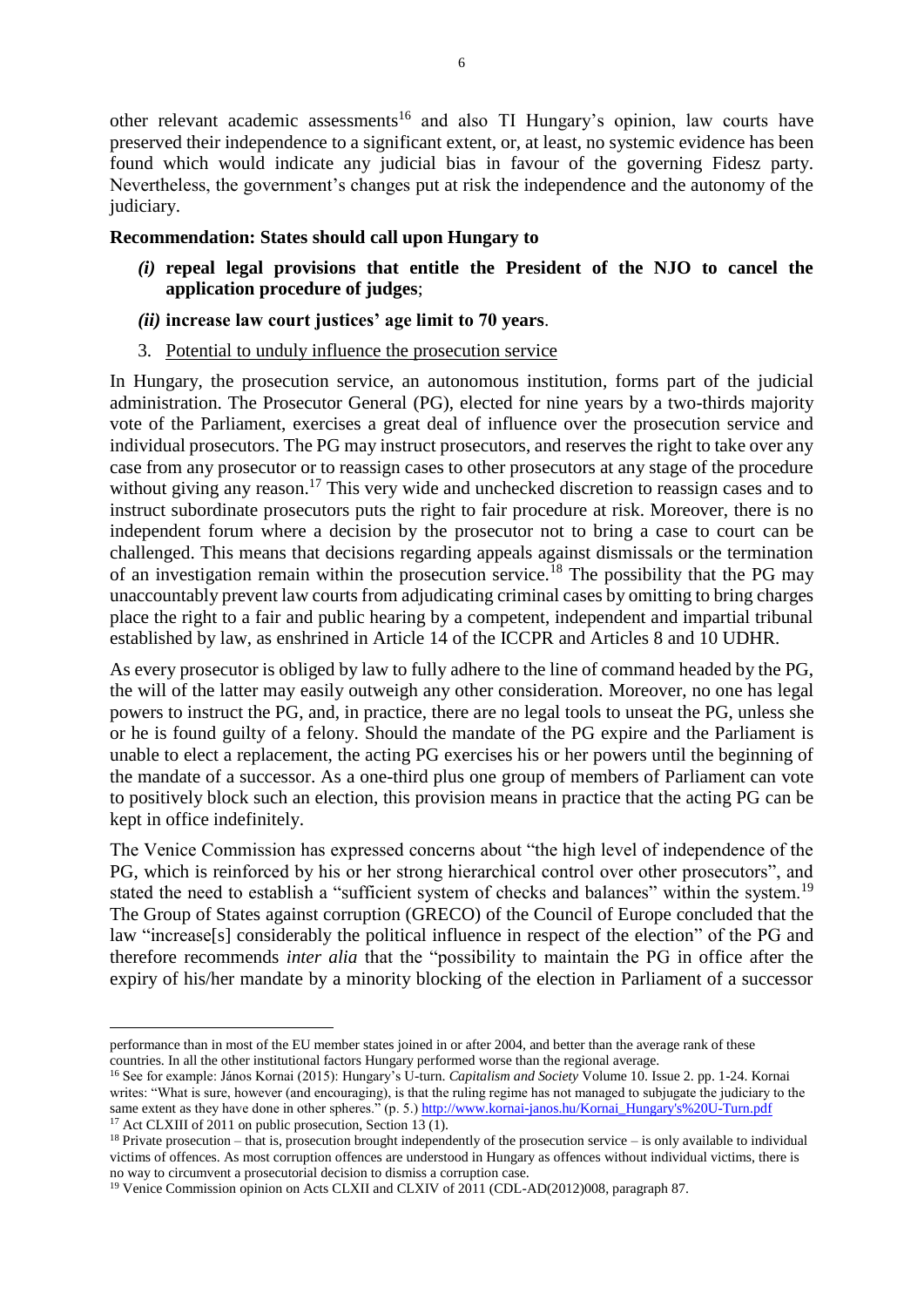be reviewed by the Hungarian authorities."<sup>20</sup> GRECO also asserted that the decisions on the removal of cases "ought to be guided by strict criteria and be justified in writing in order to avoid arbitrary decisions". 21

### **Recommendation: States should call upon Hungary to**

- *(i)* **repeal legal provisions that enable the possibility to maintain the PG in office after the expiry of his/her mandate**;
- *(ii)* **create a mechanism that allows for the judicial review of a prosecutor's decision not to indict**;
- *(iii)* **require the PG and superior prosecutors to instruct subordinate prosecutors exclusively in written form, and to give a written justification in order to avoid arbitrary decisions on removal of cases**.

### IV. Restricting accessibility of public interest information

Hungary was the first country in the post-Soviet to adopt a stand-alone Act on Freedom of Information (Act on FOI), and to guarantee the accessibility of public interest information. The country used to have robust freedom of information oversight institutions, headed by a Parliamentary ombudsman. Since 2012, however, Hungary's track record of freedom of information has been weakened by repeated amendments to the regulatory framework that endeavour to impose limitations on accessibility of public interest information. The new Act on FOI, which entered into force in January 2012, led to the early termination of the country's Freedom of Information Parliamentary Ombudsman's term and transferred his tasks to the newly established National Authority for Data Protection and Freedom of Information. As this is an administrative body, it does not comply with the requirement of full independence, as enshrined in the European Union's 95/46/EC directive on data protection. On April 8, 2014 the Court of Justice of the European Union ruled<sup>22</sup> that Hungary's early termination of the former parliamentary data commissioner's term was a violation of the *acquis communautaire*.

In June 2013, the government's Parliamentary majority adopted an amendment to the Act on FOI at breakneck speed without any prior consultations, which prohibits citizens from submitting requests for an "overarching, invoice-based," or "itemized" audit of the "management of a public authority."<sup>23</sup> These restrictions permit state institutions with data management responsibilities excessive latitude to reject requests for public information.<sup>24</sup> TIH turned to higher authorities<sup>25</sup> asking them in vain to petition the amendment to the Act on FOI

**.** 

<sup>&</sup>lt;sup>20</sup> The Greco Fourth evaluation round report on Hungary on corruption prevention in respect of members of Parliament, judges and prosecutors (July 2015), page 42, para 177,

see[:www.coe.int/t/dghl/monitoring/greco/evaluations/round4/Eval%20IV/GrecoEval4Rep\(2014\)10\\_Hungary\\_EN.pdf](http://www.coe.int/t/dghl/monitoring/greco/evaluations/round4/Eval%20IV/GrecoEval4Rep(2014)10_Hungary_EN.pdf) (downloaded on August 5, 2015)

<sup>&</sup>lt;sup>21</sup> The Greco Fourth evaluation round report on Hungary on corruption prevention in respect of members of Parliament, judges and prosecutors (July 2015), page 44, para 190,

see[:www.coe.int/t/dghl/monitoring/greco/evaluations/round4/Eval%20IV/GrecoEval4Rep\(2014\)10\\_Hungary\\_EN.pdf](http://www.coe.int/t/dghl/monitoring/greco/evaluations/round4/Eval%20IV/GrecoEval4Rep(2014)10_Hungary_EN.pdf) (downloaded on August  $5, 2015$ )

<sup>22</sup> See case C-288/12.

[http://curia.europa.eu/juris/document/document.jsf?text=&docid=125053&pageIndex=0&doclang=HU&mode=req&dir=&oc](http://curia.europa.eu/juris/document/document.jsf?text=&docid=125053&pageIndex=0&doclang=HU&mode=req&dir=&occ=first&part=1&cid=880384) [c=first&part=1&cid=880384](http://curia.europa.eu/juris/document/document.jsf?text=&docid=125053&pageIndex=0&doclang=HU&mode=req&dir=&occ=first&part=1&cid=880384)

<sup>&</sup>lt;sup>23</sup> <http://www.publicfinanceinternational.org/news/2013/05/hungarian-ngos-attack-curbs-freedom-information> It should be noted that Act CXXIX of 2015 amended this section of the Act on FOI, however did not repeal the restriction embedded therein.

<sup>24</sup> [http://www.opengovpartnership.org/blog/sandor-lederer/2013/05/02/while-joining-ogp-hungary-weakens-its-foi](http://www.opengovpartnership.org/blog/sandor-lederer/2013/05/02/while-joining-ogp-hungary-weakens-its-foi-legislation)[legislation.](http://www.opengovpartnership.org/blog/sandor-lederer/2013/05/02/while-joining-ogp-hungary-weakens-its-foi-legislation) See also the Country Report on Human Rights Practices in Hungary for 2014, issued by the United States Department of State, Bureau of Democracy, Human Rights and Labour, page 39 [\(http://www.state.gov/documents/organization/236744.pdf\)](http://www.state.gov/documents/organization/236744.pdf)

<sup>25</sup> see[: http://transparency.hu/Transparency\\_International\\_turns\\_to\\_higher\\_authorities?bind\\_info=index&bind\\_id=0](http://transparency.hu/Transparency_International_turns_to_higher_authorities?bind_info=index&bind_id=0)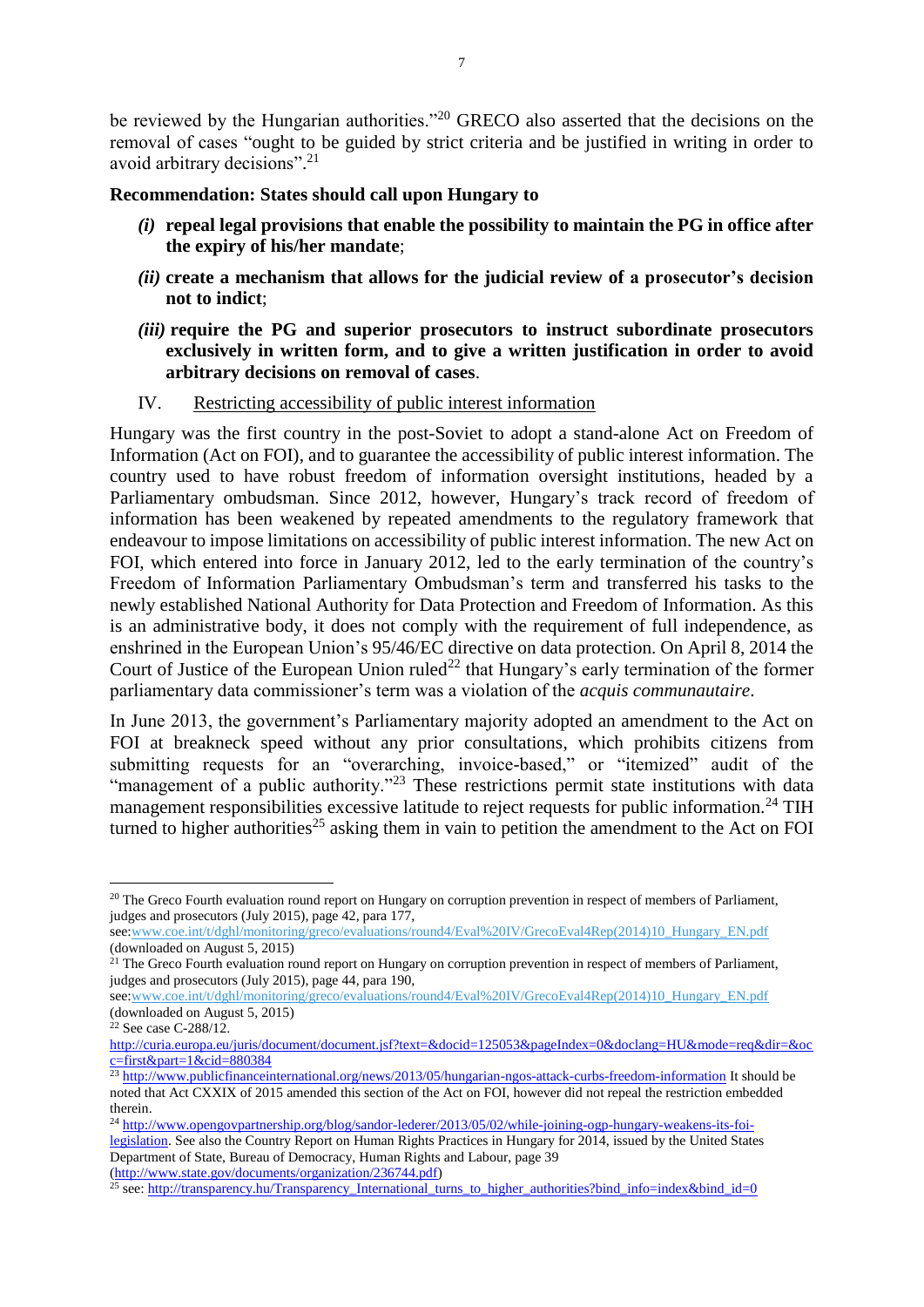to the CC, as in our assessment these vaguely defined legal concepts open the door to the risk of wrongfully refusing public interest data requests without giving any proper explanation.

A further amendment to the Act on FOI, adopted in an extraordinarily expeditious procedure in July 2015 without any prior consultations, imposes further restrictions on access to public interest information. The amendment, expected to enter into force in October 2015, enables state bodies controlling public information, *inter alia*, <sup>26</sup> to charge those requesting information for "the labour input costs associated with completing the information request." The amendment permits such charges if servicing the information request would require "a disproportionate use of the labour resources required to fulfil the basic functions" of the state organ controlling the public interest information. The new regulation would leave it entirely to the data controlling bodies to determine the necessary labour input, and also gives them a free hand in specifying what constitutes a disproportionate use of their labour resources, thus making the payment for costs - the size of which is not available *ex ante* - a prerequisite for servicing public interest information requests.

In the judgement of TIH, TI and K-Monitor, embedding legal regulations with uncertain content into the Act on FOI, as well as allowing for an arbitrary interpretation of the law, enables the restriction of the fundamental right of access to public interest information and runs contrary to the right to freedom of expression, which, as set out in Article 19 (2) of the ICCPR, encompasses the right to seek, receive and impart information.<sup>27</sup> Setting new barriers to accessing public data restricts the degree to which this fundamental right can be enjoyed, and therefore finds itself in an irreconcilable conflict with Article 19 UDHR as well. TIH, TI and K-Monitor are convinced that these amendments to the regulatory framework of freedom of information are a major slide on a slippery slope, at the bottom of which one finds full state control of public information. This is why TIH has called<sup>28</sup> international attention to this worrisome trend.

### **Recommendation: States should call upon Hungary to**

**.** 

- *(i)* **reinstate a freedom of information parliamentary ombudsman, to be voted by a two thirds majority vote of the legislature and commission this office with the tasks to warrant for the accessibility of public information**;
- *(ii)* **repeal legal provisions that prohibit citizens from submitting requests for an "overarching, invoice-based," or "itemized" audit of the "management of a public authority**;
- *(iii)* **repeal legal provisions that empowers state organs to claim an** *ex ante* **refund of their labour costs associated with completing information request**;
- *(iv)* **repeal legal provisions that entitle public organs to refuse access to public data, the disclosure of which they judge endangers future government decision**.

<sup>26</sup> Further to empowering state organs to claim an *ex ante* refund of their labour costs, the 2015 amendment to the Act on FOI also says that data that can be found in documents that are protected by copyrights can be only examined in the future, but making copies will be prohibited, which seriously restricts the freedom to receive information with regard to government ordered studies. Last but not least, public organs that hold data will be entitled to refuse to provide access to certain public data the disclosure of which it finds endangering future government decision-making. Prior to the amendment the law allowed for data holders only to exclude accessibility of public interest data vis-à-vis an explicitly specified and existing decisions, related to which the requested data was essential. According to the newly adopted amendment, any future government decisions may, as a ground of refusal, prevent the proper servicing of public interest data requests.

 $27$  It should be noted that Article 10 of the European Convention on Human Rights and Fundamental Freedoms, to which Hungary is a signatory, also provides for the same fundamental right.

<sup>28</sup> [http://transparency.hu/uploads/docs/Letter\\_On\\_Hungarian\\_Restrictions\\_on\\_FoI\\_2015.07.03..pdf](http://transparency.hu/uploads/docs/Letter_On_Hungarian_Restrictions_on_FoI_2015.07.03..pdf)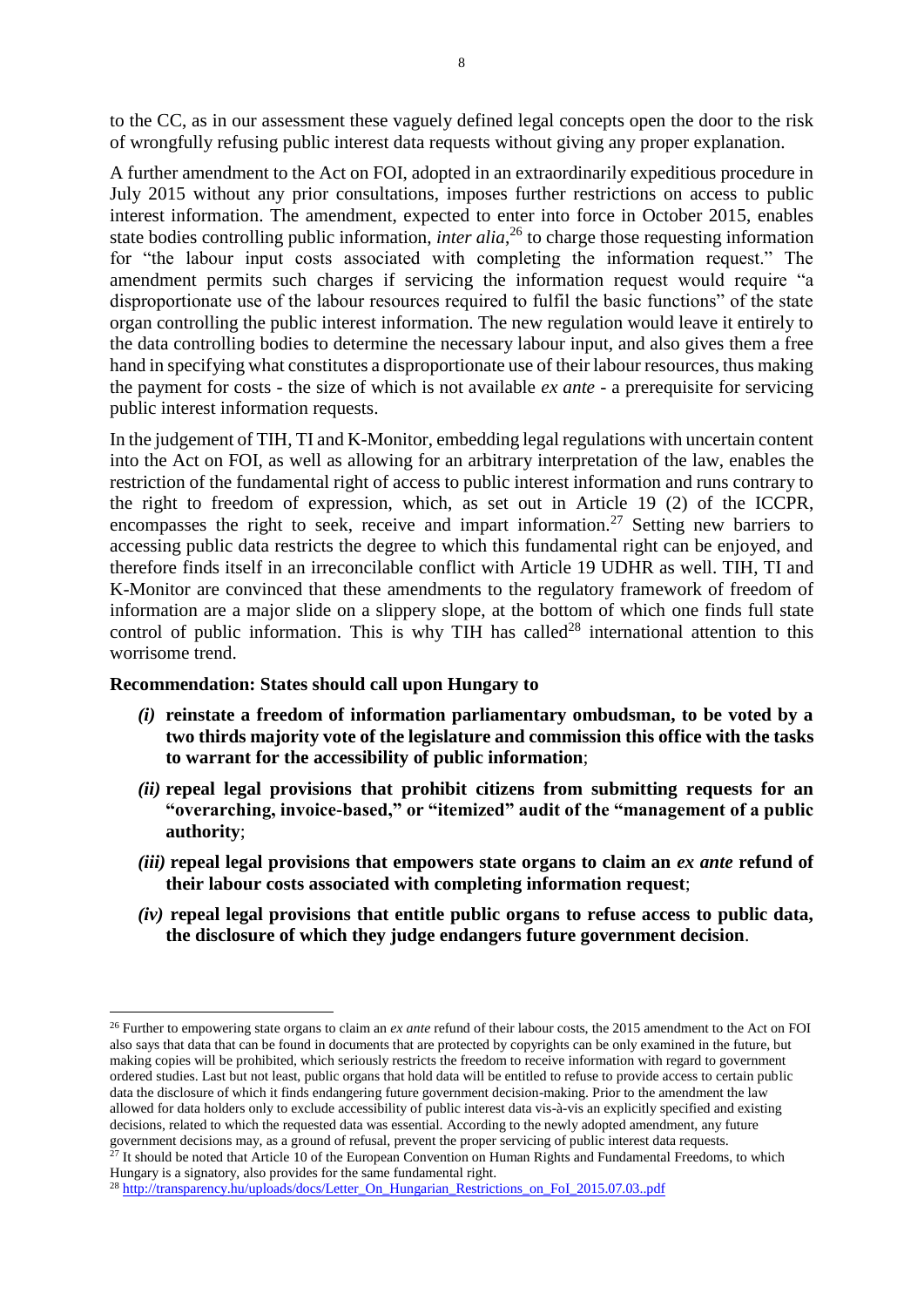#### V. Vexatious moves against civil society organisations

The Hungarian government, contrary to UN General Assembly Resolution A/RES/53/114 adopting the Declaration on Human Rights Defenders,<sup>29</sup> as well as the rights to freedom of assembly and association as provided by Articles 21 and 22 of the ICCPR, persists in creating a hostile environment for civil organisations critical of the government's poor performance on anti-corruption, human rights and rule of law. <sup>30</sup> On 14-15 August, 2013 the pro-government weekly 'Heti Válasz' claimed<sup>31</sup> that NGOs receiving funds from organizations close to György Soros' Open Society Foundation were "serving foreign interests" and stated that the "Soroscrew" had an "outstanding role" also in distributing grants in the framework of the EEA/Norway Grants NGO Fund. Allegations contained in this article rapidly spread through the pro-government media and have been echoed widely. From that time forward the government repeatedly labelled European Economic Area<sup>32</sup>/Norway Grants<sup>33</sup> NGO Fund recipient organisations as 'problematic' and accused them of representing their donors' foreign interests in exchange for funding.

On 8 April, 2014, the head of the Prime Minister's Office claimed in a letter<sup>34</sup> to the Norwegian government that 'Ökotárs' Foundation, the leader of the civil society consortium<sup>35</sup> that operates and distributes EEA Norway Grants NGO Fund, is in his view closely linked to an opposition party.

Prime Minister Viktor Orban called civil society organisations that regularly criticise the government 'paid political activists who attempt to promote foreign interests' in a speech he delivered on 26 July, 2014 in Tusnádfürdő, Transylvania, Romania.<sup>36</sup>

The government, in an endeavour to substantiate these unfounded accusations, commissioned the Government Control Office (GCO) to launch a series of financial audits of the members of the NGO consortium that operates the EEA/Norway Grants NGO Fund and the fund's recipient NGOs during spring and early summer 2014. Most of the audited civil society organisations coincided with the ones described by pro-government media outlets as politically biased and

 $\overline{\phantom{a}}$ 

<sup>34</sup> The Hungarian government's letter to Norway, dated April 14, 2014, is available only in Hungarian, see: [http://2010-](http://2010-2014.kormany.hu/download/8/61/41000/L%C3%A1z%C3%A1r%20J%C3%A1nos%20levele%20%20Vidar%20Helgesen-nek.pdf) [2014.kormany.hu/download/8/61/41000/L%C3%A1z%C3%A1r%20J%C3%A1nos%20levele%20%20Vidar%20Helgesen](http://2010-2014.kormany.hu/download/8/61/41000/L%C3%A1z%C3%A1r%20J%C3%A1nos%20levele%20%20Vidar%20Helgesen-nek.pdf)[nek.pdf.](http://2010-2014.kormany.hu/download/8/61/41000/L%C3%A1z%C3%A1r%20J%C3%A1nos%20levele%20%20Vidar%20Helgesen-nek.pdf) In Norway's answer of April 24, 2014, the Royal Norwegian Ministry of Foreign Affairs refers to Hungary's "concerns for the selection process of the NGO fund operator", which is accessible here:

[https://www.regjeringen.no/globalassets/upload/ud/vedlegg/brev/svar\\_lazar.pdf](https://www.regjeringen.no/globalassets/upload/ud/vedlegg/brev/svar_lazar.pdf)

<sup>&</sup>lt;sup>29</sup> Se[e http://www.ohchr.org/EN/Issues/SRHRDefenders/Pages/Declaration.aspx](http://www.ohchr.org/EN/Issues/SRHRDefenders/Pages/Declaration.aspx)

<sup>&</sup>lt;sup>30</sup> An updated timeline of government's hostile moves against civil society in Hungary shall be enclosed to this report.

<sup>&</sup>lt;sup>31</sup> An excerpt in Hungarian of the article concerned is available here[: http://valasz.hu/itthon/soros-felmilliardot-adott-orban](http://valasz.hu/itthon/soros-felmilliardot-adott-orban-ellenfeleinek-67174)[ellenfeleinek-67174](http://valasz.hu/itthon/soros-felmilliardot-adott-orban-ellenfeleinek-67174) (downloaded on 10, September 2015)

<sup>&</sup>lt;sup>32</sup> The European Economic Area (hereinafter referred to as EEA) member countries are Iceland, Liechtenstein and Norway. For more information see: <http://eeas.europa.eu/eea/>

<sup>&</sup>lt;sup>33</sup> The European Economic Area/Norway Grants are distributed by Iceland, Liechtenstein and Norway, for more information see:<http://eeagrants.org/News/2014/Funding-for-Hungarian-NGOs>

<sup>&</sup>lt;sup>35</sup> Members of non-governmental organisations' consortium that operates the EEA/Norway Grants NGO Fund are: Ökotárs Foundation, DemNet Foundation, Carpathian Foundation and Autonómia Foundation.

<sup>&</sup>lt;sup>36</sup> The incriminated part of the PM's speech reads as follows: "Now, the Hungarian NGO landscape shows a very particular image. Ideally a civil politician, as opposed to professional, is an individual who is organizing from the bottom up, financially independent, and the nature of his work is voluntary. If we look at civil organizations in Hungary, the ones in the public eye, debates concerning the Norwegian Fund have brought this to the surface, then what I will see is that we have to deal with paid political activists here. And these political activists are, moreover, political activists paid by foreigners. Activists paid by definite political circles of interest. It is hard to imagine that these circles have a social agenda. It is more likely that they would like to exercise influence through this system of instruments on Hungarian public life. It is vital, therefore, that if we would like to reorganize our nation state instead of the liberal state, that we should make it clear, that these are not civilians coming against us, opposing us, but political activists attempting to promote foreign interests." This is an amicable translation of the PM's speech, available at the Budapest Beacon's website [\(http://budapestbeacon.com/public](http://budapestbeacon.com/public-policy/full-text-of-viktor-orbans-speech-at-baile-tusnad-tusnadfurdo-of-26-july-2014/10592)[policy/full-text-of-viktor-orbans-speech-at-baile-tusnad-tusnadfurdo-of-26-july-2014/10592\)](http://budapestbeacon.com/public-policy/full-text-of-viktor-orbans-speech-at-baile-tusnad-tusnadfurdo-of-26-july-2014/10592)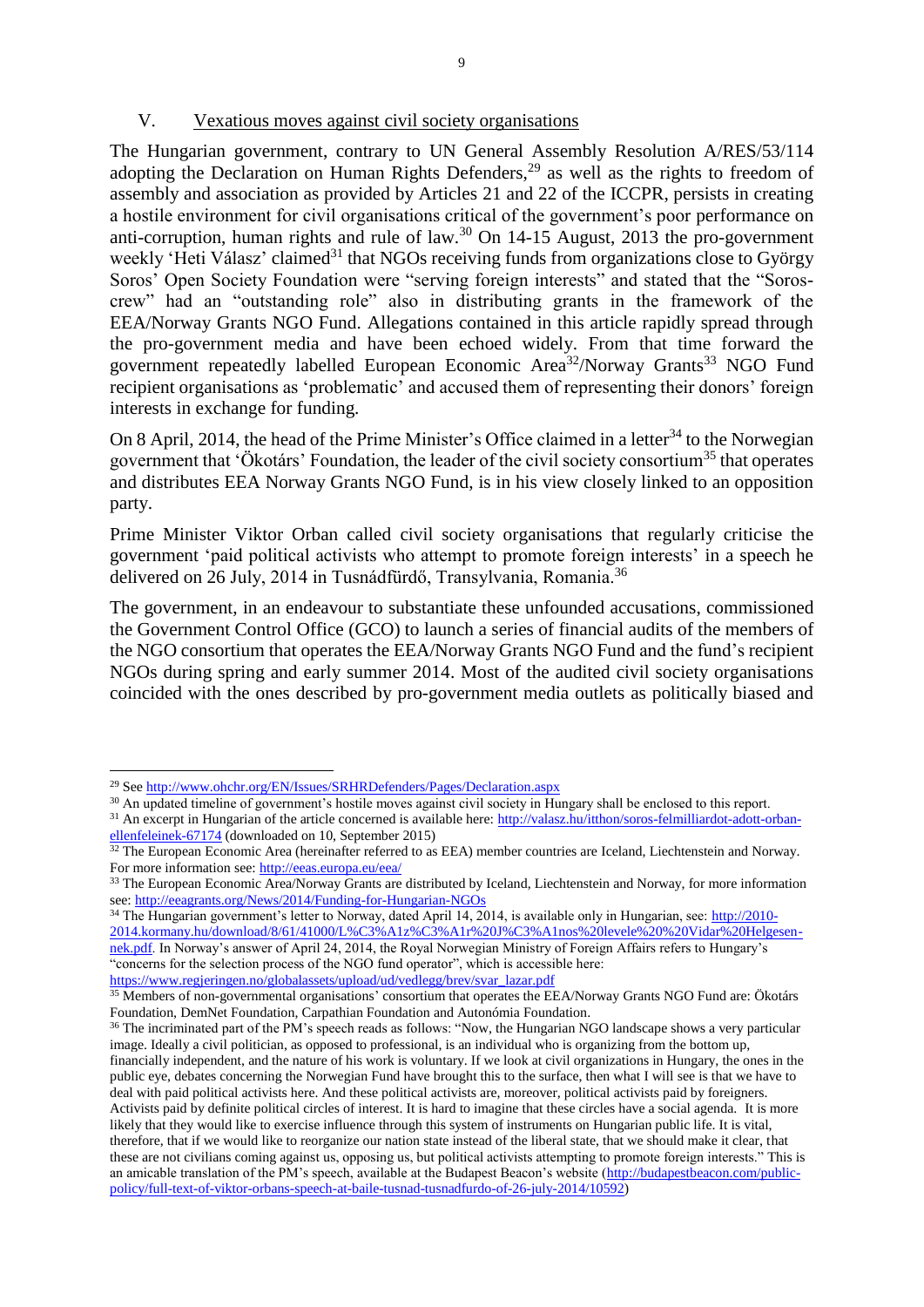blacklisted by the government<sup>37</sup> as 'problematic.' Besides conducting exhaustive financial examinations of EEA/Norway Grants NGO Fund recipient NGOs, the GCO made a complaint to the police about members of the NGO consortium operating the EEA/Norway Grants NGO Fund. Based on GCO's report, and in response to a formal complaint on the part of a Fidesz politician accusing a non-specified perpetrator of embezzlement, the police opened a criminal investigation into alleged misappropriation of funds and unlicensed financial services. On September 8, 2014, in the frame of this criminal investigation, the offices of the civil society consortium members that operate the EEA/Norway Grants NGO Fund have been raided by the riot police, and their bookkeeping and other financial documents have been seized. A district court of Budapest ruled on January 23, 2015 that the police raid of the offices of the civil society consortium members that operate the EEA/Norway Grants NGO Fund was unlawful.<sup>38</sup> On September 16, 2014, the Hungarian tax administration, on GCO's request, suspended the operator organisations' tax identification because of their alleged non-compliance with the GCO audit.<sup>39</sup> As a consequence of the suspension, members of the consortium are no longer eligible for budgetary support, including from EU funds, tax recoveries or deductions, nor are they entitled to manage and distribute foreign grants.

On June 26, 2014 TI Hungary, also summoned in the framework of GCO's audit, wrote an open letter<sup>40</sup> to the country's ombudsperson, asking him in vain to turn to the CC and request  $CC$ 's opinion about the laws that govern GCO's audits. TI Hungary and K-Monitor, in line with many other civil society organisations, overtly opposed the government's hostile moves and assert that these proceedings are politically motivated and stand on questionable legal grounds.<sup>41</sup>

In the moment of drafting the present report, the criminal investigation initiated by the GCO is still open and the suspension of the tax identification of the civil society consortium members that operate the EEA/Norway Grants NGO Fund has still not been repealed. It should also be noted, however that  $GCO's$  report<sup>42</sup> on the use of EEA/Norway Grants NGO Fund by its recipients, including TI Hungary and K-Monitor, went public on October 15, 2014 without any further consequences.

### **Recommendation: States should call upon Hungary to**

- *(i)* **immediately halt any criminal and administrative proceedings commenced against EEA/Norway Grants NGO Fund operator NGOs and repeal the decision on suspension of their tax identifications**;
- *(ii)* **halt any smear campaigns against civil society organisations that are overtly criticizing the government's anticorruption, human rights and rule of law performance**.

<sup>41</sup> A more comprehensive overview of the Hungarian government's smear campaign against civil society groups critical of its performance is presented in the Country Report on Human Rights Practices in Hungary for 2014, issued by the United States Department of State, Bureau of Democracy, Human Rights and Labour, page 41-43.

<sup>1</sup> <sup>37</sup> An online news portal acquired a list of these NGOs from the Prime Minister's Office, which turned out to match exactly the 13 human rights and watchdog NGOs cited in the August 2013 Heti Válasz article, see: [http://444.hu/2014/05/30/itt-a](http://444.hu/2014/05/30/itt-a-kormany-listaja-a-szervezetekrol-akik-miatt-nekimentek-a-norveg-alapnak/)[kormany-listaja-a-szervezetekrol-akik-miatt-nekimentek-a-norveg-alapnak/](http://444.hu/2014/05/30/itt-a-kormany-listaja-a-szervezetekrol-akik-miatt-nekimentek-a-norveg-alapnak/)

<sup>38</sup> <https://norvegcivilalap.hu/en/node/11139>

<sup>&</sup>lt;sup>39</sup> The Carpathian Foundation ('Kárpátia Alapítvány'), a member of the civil society consortium that operates the EEA/Norway Grants NGO fund, successfully challenged the government in court for the suspension of this organisation's tax identification, sustaining that the tax identification suspension ordered by the GCO and the Government Decree on GCO's operation conflict the Fundamental Law. As a result of this, the Administrative and Labour Court of Eger decided to petition this case to the Constitutional Court, asking an opinion on the legitimacy of the Government Control Office audit. <sup>40</sup> See:

[http://transparency.hu/TI\\_turns\\_to\\_the\\_Ombudsman\\_regarding\\_recent\\_government\\_audit?bind\\_info=index&bind\\_id=0](http://transparency.hu/TI_turns_to_the_Ombudsman_regarding_recent_government_audit?bind_info=index&bind_id=0)

<sup>42</sup> See in Hungarian[: http://kehi.kormany.hu/download/a/51/c0000/NCTA\\_jelentes.pdf](http://kehi.kormany.hu/download/a/51/c0000/NCTA_jelentes.pdf)